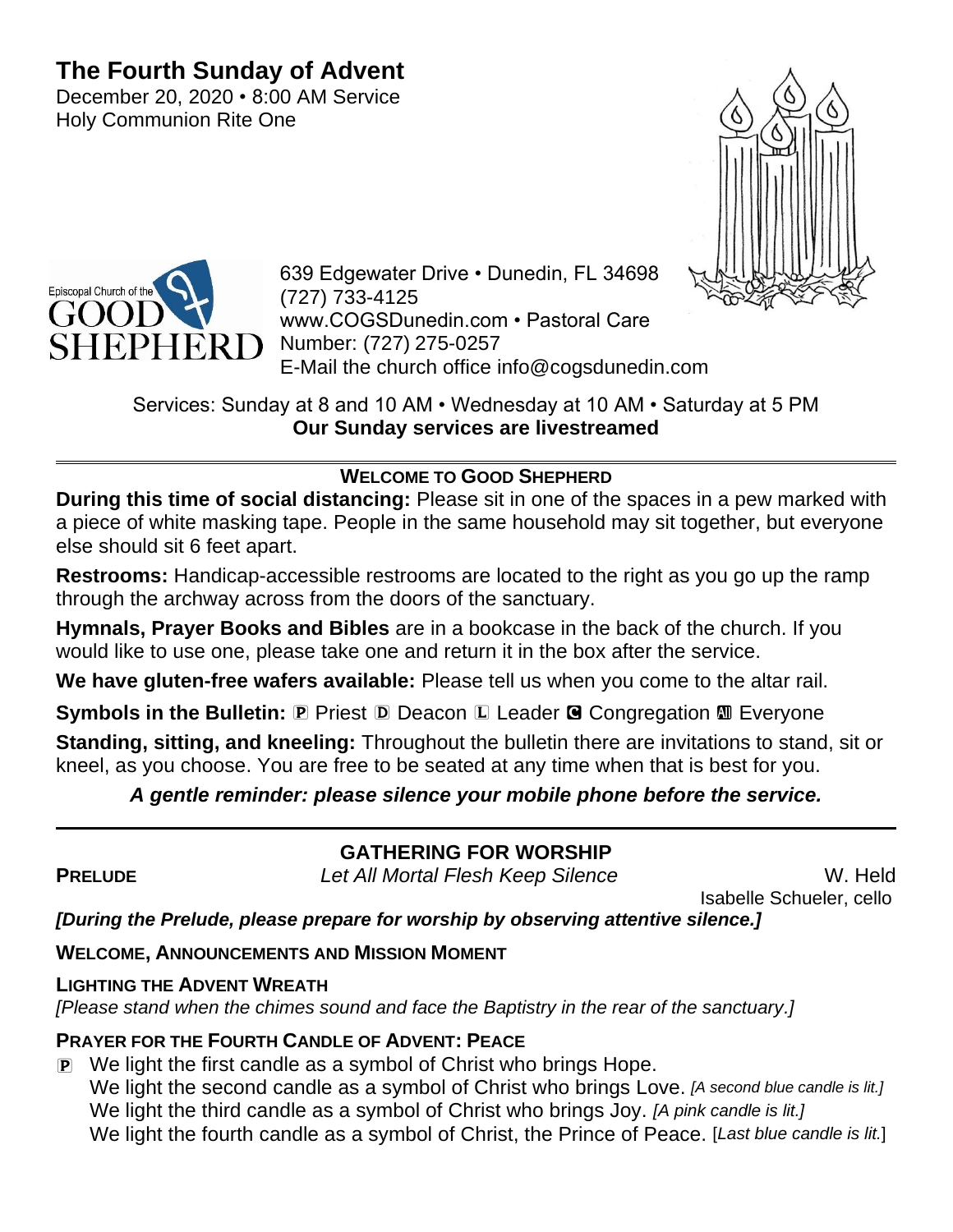- $\Box$  For a child has been born for us, a son given to us; authority rests upon his shoulders; and he is named Wonderful Counselor, Mighty God, Everlasting Father, Prince of Peace.
- C **Our God, we come to you today in the spirit of peace. In Jesus' name we pray. Amen.**

#### **THE ACCLAMATION**

Symbols in the Bulletin P Priest, D Deacon,  $\blacksquare$  Congregation,  $\square$  Leader,  $\square$  Everyone.

- P Blessed be God, Father, Son, and Holy Spirit.
- C **And blessed be his kingdom, now and for ever. Amen.**

#### **THE COLLECT FOR PURITY**

a **Almighty God, unto whom all hearts are open, all desires known, and from whom no secrets are hid: Cleanse the thoughts of our hearts by the inspiration of thy Holy Spirit, that we may perfectly love thee, and worthily magnify thy holy Name; through Christ our Lord. Amen.**

**THE COLLECT OF THE DAY**

- $\overline{p}$  The Lord be with you.
- C **And with thy Spirit.**
- P Let us pray… Purify our conscience, Almighty God, by your daily visitation, that your Son Jesus Christ, at his coming, may find in us a mansion prepared for himself; who lives and reigns with you, in the unity of the Holy Spirit, one God, now and for ever.
- C **Amen.**

## **THE WORD OF GOD**

**THE READINGS:** 2 SAMUEL 7:1-11, 16, ROMANS 16:25-27, LUKE 1:26-38, PSALM 89:1-4, 19-26

*[Please be seated.]*

#### **THE FIRST READING**

L *The First Reading is taken from 2 Samuel, chapter 7…*

When the king was settled in his house, and the Lord had given him rest from all his enemies around him, the king said to the prophet Nathan, "See now, I am living in a house of cedar, but the ark of God stays in a tent." Nathan said to the king, "Go, do all that you have in mind; for the Lord is with you."

But that same night the word of the Lord came to Nathan: Go and tell my servant David: Thus says the Lord: Are you the one to build me a house to live in? I have not lived in a house since the day I brought up the people of Israel from Egypt to this day, but I have been moving about in a tent and a tabernacle. Wherever I have moved about among all the people of Israel, did I ever speak a word with any of the tribal leaders of Israel, whom I commanded to shepherd my people Israel, saying, "Why have you not built me a house of cedar?" Now therefore thus you shall say to my servant David: Thus says the Lord of hosts: I took you from the pasture, from following the sheep to be prince over my people Israel; and I have been with you wherever you went, and have cut off all your enemies from before you; and I will make for you a great name, like the name of the great ones of the earth. And I will appoint a place for my people Israel and will plant them, so that they may live in their own place, and be disturbed no more; and evildoers shall afflict them no more, as formerly, from the time that I appointed judges over my people Israel; and I will give you rest from all your enemies. Moreover the Lord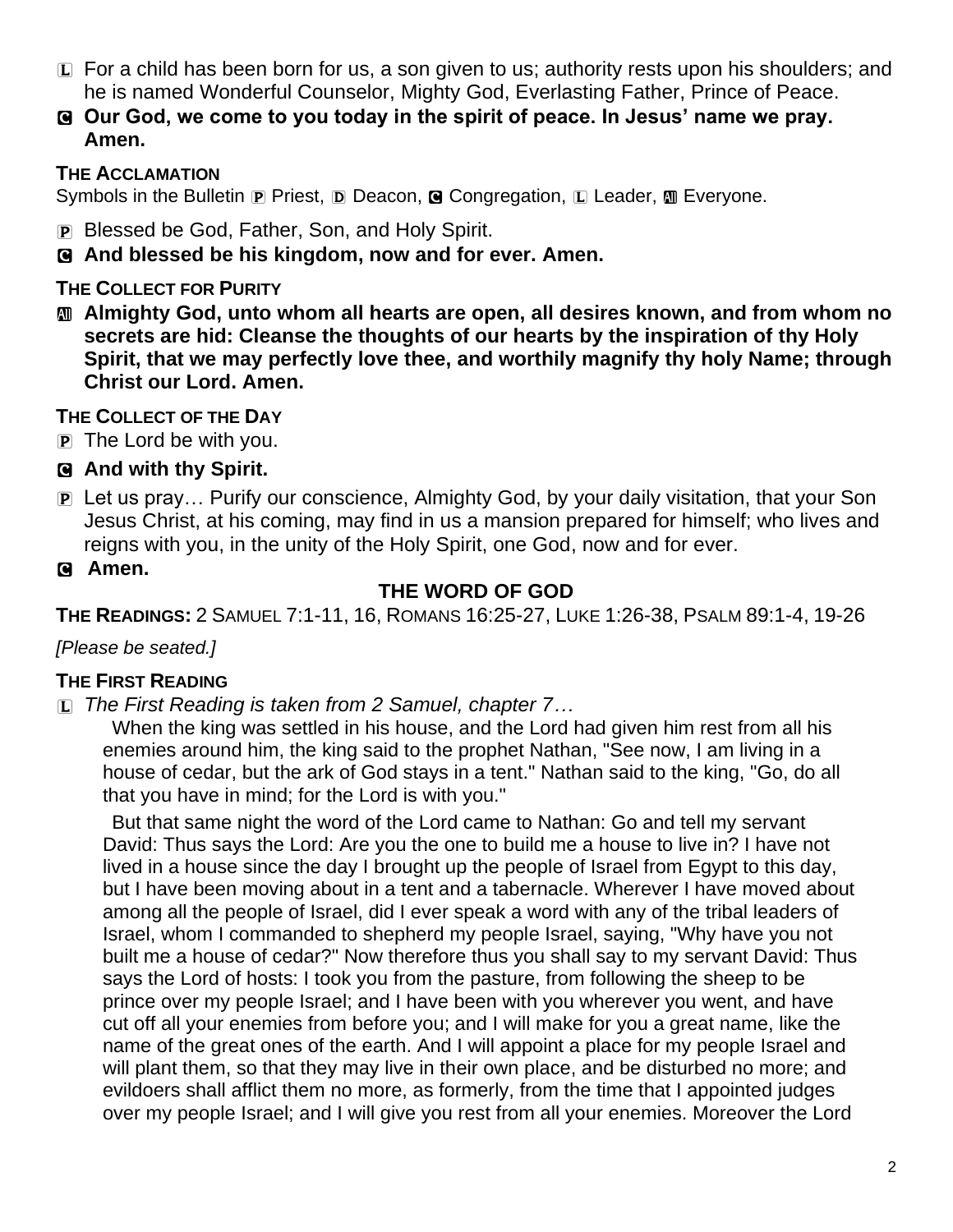declares to you that the Lord will make you a house. Your house and your kingdom shall be made sure forever before me; your throne shall be established forever.

L The Word of the Lord.

## C **Thanks be to God.**

#### **THE PSALM**

- L *We will read responsively Psalm 89…*
- L Your love, O LORD, for ever will I sing; from age to age my mouth will proclaim your faithfulness.
- C **For I am persuaded that your love is established for ever; you have set your faithfulness firmly in the heavens.**
- L "I have made a covenant with my chosen one; I have sworn an oath to David my servant:
- C **'I will establish your line for ever, and preserve your throne for all generations.'"**
- L You spoke once in a vision and said to your faithful people: I have set the crown upon a warrior and have exalted one chosen out of the people.
- C **I have found David my servant; with my holy oil have I anointed him.**
- L My hand will hold him fast and my arm will make him strong.
- C **No enemy shall deceive him, nor any wicked man bring him down.**
- L I will crush his foes before him and strike down those who hate him.
- C **My faithfulness and love shall be with him, and he shall be victorious through my Name.**
- $\Box$  I shall make his dominion extend from the Great Sea to the River.
- C **He will say to me, 'You are my Father, my God, and the rock of my salvation.'**

#### **THE SECOND READING**

L *The Second Reading is taken from Romans, chapter 16….*

Now to God who is able to strengthen you according to my gospel and the proclamation of Jesus Christ, according to the revelation of the mystery that was kept secret for long ages but is now disclosed, and through the prophetic writings is made known to all the Gentiles, according to the command of the eternal God, to bring about the obedience of faith-- to the only wise God, through Jesus Christ, to whom be the glory forever! Amen.

 $\Box$  The Word of the Lord.

## C **Thanks be to God.**

## **THE GOSPEL**

*[Please stand.]*

D The Holy Gospel of our Lord Jesus Christ according to Luke.

#### **G** Glory be to thee, O Lord.

D In the sixth month the angel Gabriel was sent by God to a town in Galilee called Nazareth, to a virgin engaged to a man whose name was Joseph, of the house of David. The virgin's name was Mary. And he came to her and said, "Greetings, favored one! The Lord is with you." But she was much perplexed by his words and pondered what sort of greeting this might be. The angel said to her, "Do not be afraid, Mary, for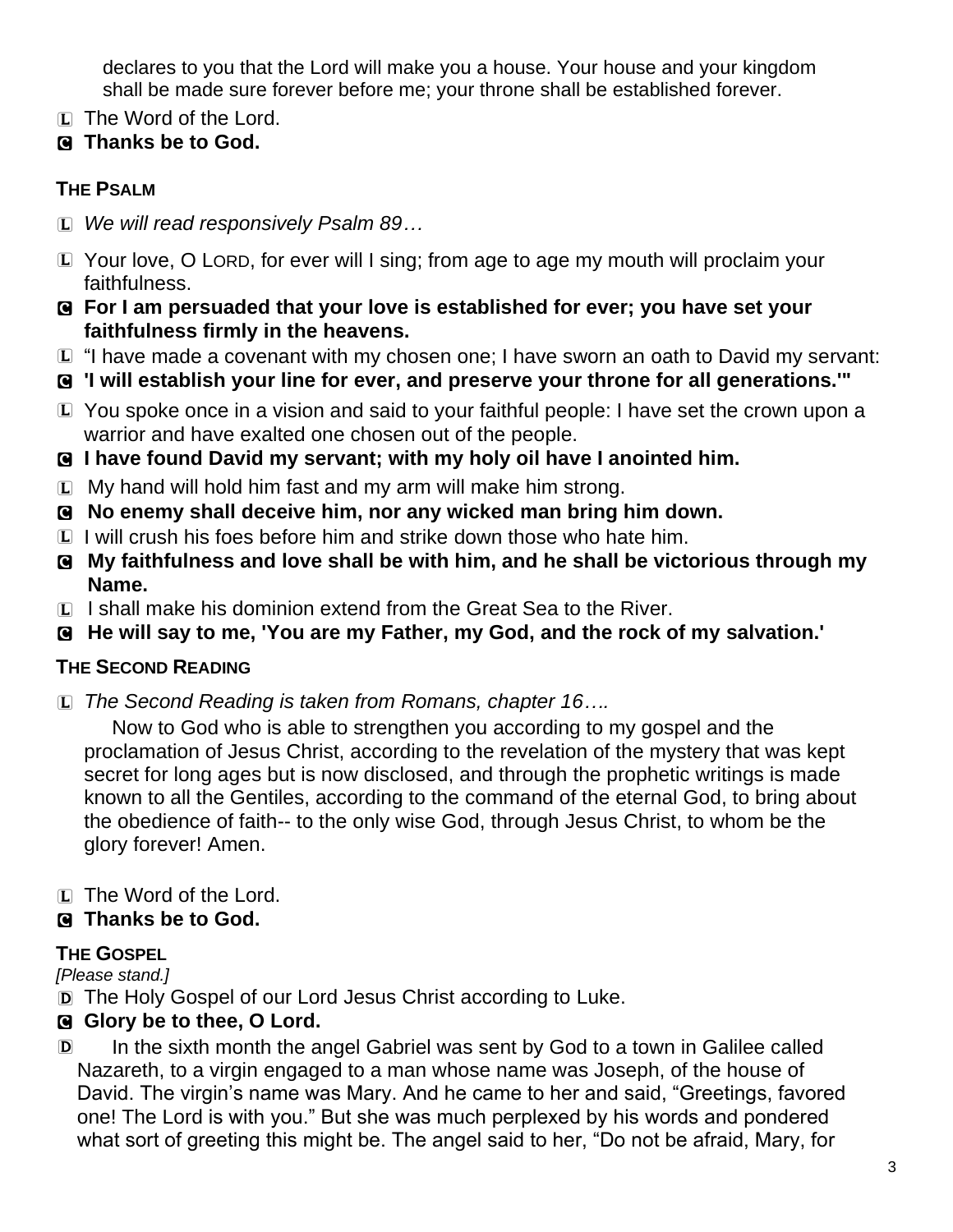you have found favor with God. And now, you will conceive in your womb and bear a son, and you will name him Jesus. He will be great, and will be called the Son of the Most High, and the Lord God will give to him the throne of his ancestor David. He will reign over the house of Jacob forever, and of his kingdom there will be no end." Mary said to the angel, "How can this be, since I am a virgin?" The angel said to her, "The Holy Spirit will come upon you, and the power of the Most High will overshadow you; therefore the child to be born will be holy; he will be called Son of God. And now, your relative Elizabeth in her old age has also conceived a son; and this is the sixth month for her who was said to be barren. For nothing will be impossible with God." Then Mary said, "Here am I, the servant of the Lord; let it be with me according to your word." Then the angel departed from her.

D The Gospel of the Lord.

#### C **Praise be to thee, O Christ.**

*[Please be seated.]*

**SERMON** The Rev. Michael Durning

## **NICENE CREED**

*[Please stand.]*

a **We believe in one God, the Father, the Almighty, maker of heaven and earth, of all that is, seen and unseen.** 

**We believe in one Lord, Jesus Christ, the only Son of God, eternally begotten of the Father, God from God, Light from Light, true God from true God, begotten, not made, of one Being with the Father. Through him all things were made. For us and for our salvation he came down from heaven: by the power of the Holy Spirit he became incarnate from the Virgin Mary, and was made man. For our sake he was crucified under Pontius Pilate; he suffered death and was buried. On the third day he rose again in accordance with the Scriptures; he ascended into heaven and is seated at the right hand of the Father. He will come again in glory to judge the living and the dead, and his kingdom will have no end.**

**We believe in the Holy Spirit, the Lord, the giver of life, who proceeds from the Father and the Son. With the Father and the Son he is worshiped and glorified. He has spoken through the Prophets. We believe in one holy catholic and apostolic Church. We acknowledge one baptism for the forgiveness of sins. We look for the resurrection of the dead, and the life of the world to come. Amen.**

#### **PRAYERS OF THE PEOPLE**

*[Please sit, stand, or kneel, as you prefer.]*

- D Let us pray for the whole state of Christ's Church and the world.
- L Almighty and everliving God, who in thy holy Word hast taught us to make prayers, and supplications, and to give thanks for all humanity. Receive these our prayers which we offer unto thy divine Majesty, beseeching thee to inspire continually the Universal Church with the spirit of truth, unity, and concord; and grant that all those who do confess thy holy Name may agree in the truth of thy holy Word, and live in unity and godly love. We pray in Peace,
- C **Hear our prayer.**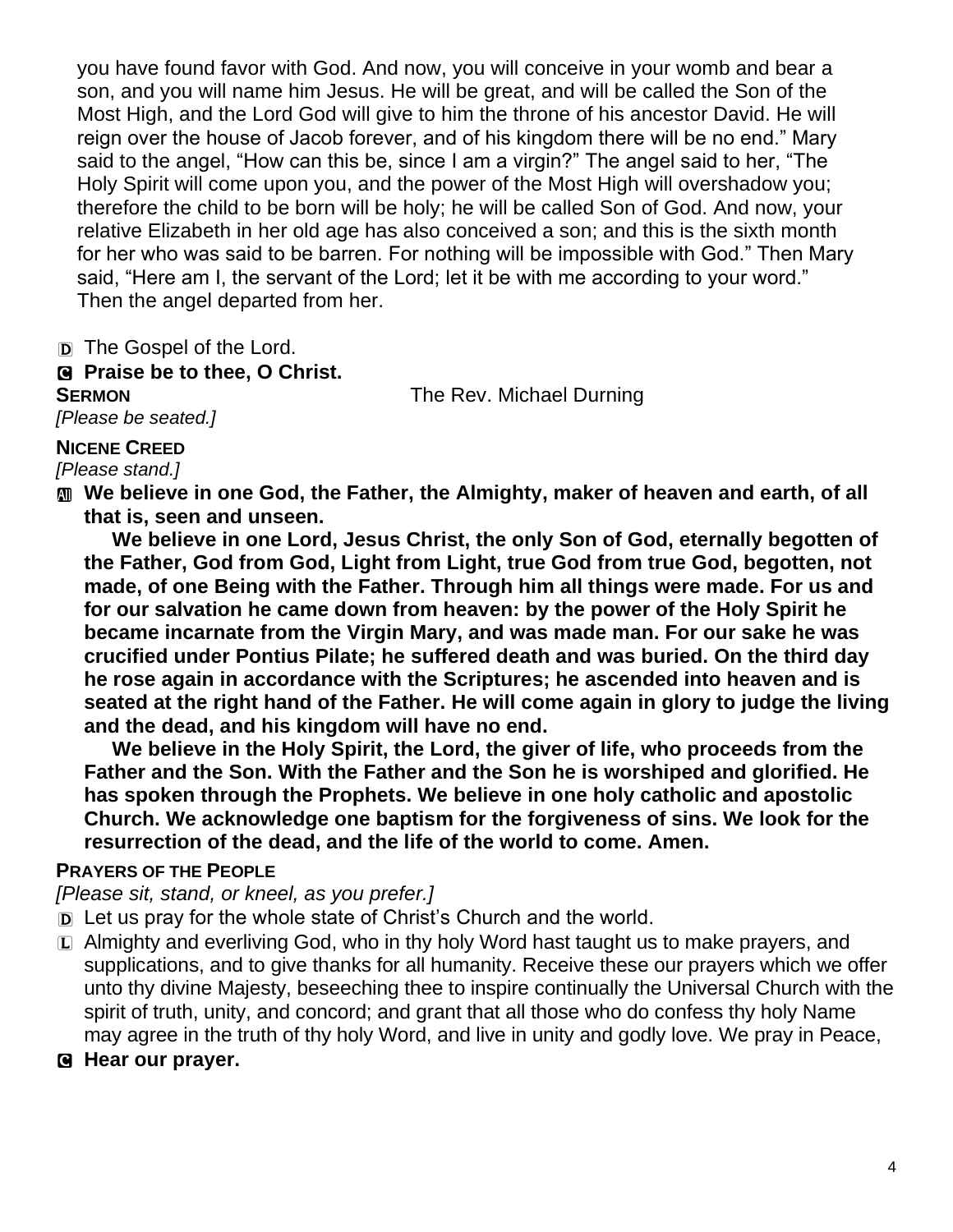L Give grace, O heavenly Father, to all bishops, especially to Michael, our Presiding Bishop; Dabney, our Bishop; Barry and Michael, our Assisting Bishops; Michael, our Priest in Charge; and Cindy, our Deacon; to our companion diocese of the Dominican Republic; to these Episcopal Churches in our Diocese; St. Chad's, Tampa; St. John's, Brooksville; Church of the Ascension, Clearwater; to the Clearwater Deanery Collaboration Partners; and to all priests, deacons, and the laity in their ministry; that they may, both by their life and doctrine, set forth thy true and lively Word, and rightly and duly administer thy holy Sacraments. We pray in peace,

## C **Hear our prayer.**

L And to all thy people give thy heavenly grace, and especially to this congregation here present; that, with meek heart and due reverence, they may hear and receive thy holy Word, truly serving thee in holiness and righteousness all the days of their life. We pray in peace,

#### C **Hear our prayer.**

L We pray for the leaders of this nation, for those newly-elected to public office, the Congress, the President, and all others in authority. May they be guided by your Wisdom, and find strength and courage to know and accomplish your purposes in the midst of these days. We pray in peace,

## C **Hear our prayer.**

L And we most humbly beseech thee, of thy goodness, O Lord, to comfort and succor [*Add handwritten names from notebook*] and all those who, in this transitory life, are in trouble, sorrow, need, sickness, or any other adversity, especially those listed in the weekly news who have asked for our prayers. I now invite you to pray for others by name, aloud or in your hearts. [*Leave time…*] We pray in peace,

## C **Hear our prayer.**

L Open, O Lord, the eyes of all people to behold thy gracious hand in all thy works, that, rejoicing in thy whole creation, they may honor thee with their substance, and be faithful stewards of thy bounty. We give you thanks for all the blessings of this life and for the flowers given to the Glory of God, and for the birthdays this coming week of Shirl Ahrens, Cam Boothe, Michael Tomalesky, Bethany Elder, Aubrey Elder, Barbara Groff, Nancy Fisher, Sally Wakefield, and for those celebrating anniversaries this week, Cam & Sherry Boothe, Troy Abell & Lisa Baker, Jerald & Janet Ozbun. I invite you to name a blessing either silently or aloud. [*Leave time…* ] We pray in peace,

## C **Hear our prayer.**

 $\Box$  And we also bless thy holy Name for all thy servants departed this life in thy faith and fear, [*especially… add names from notebook*]. Please add names of those on your heart, silently or aloud. [*Leave time…*] We beseech thee to grant them continual growth in thy love and service; and to grant us grace so to follow the good examples of all thy saints, that with them we may be partakers of thy heavenly kingdom. We pray in peace,

## C **Hear our prayer.**

- L Empower, O Lord, our Search Committee and Vestry as we pray….
- C **Almighty God, giver of every good gift: Look graciously on our Church, and so guide the minds of those who shall choose a rector for this parish, that we may receive a faithful pastor, who will care for your people and equip us for our ministries; through Jesus Christ our Lord. Amen**
- $\Box$  Grant these our prayers, O Father, for Jesus Christ's sake, our only Mediator and Advocate.

#### C **Amen.**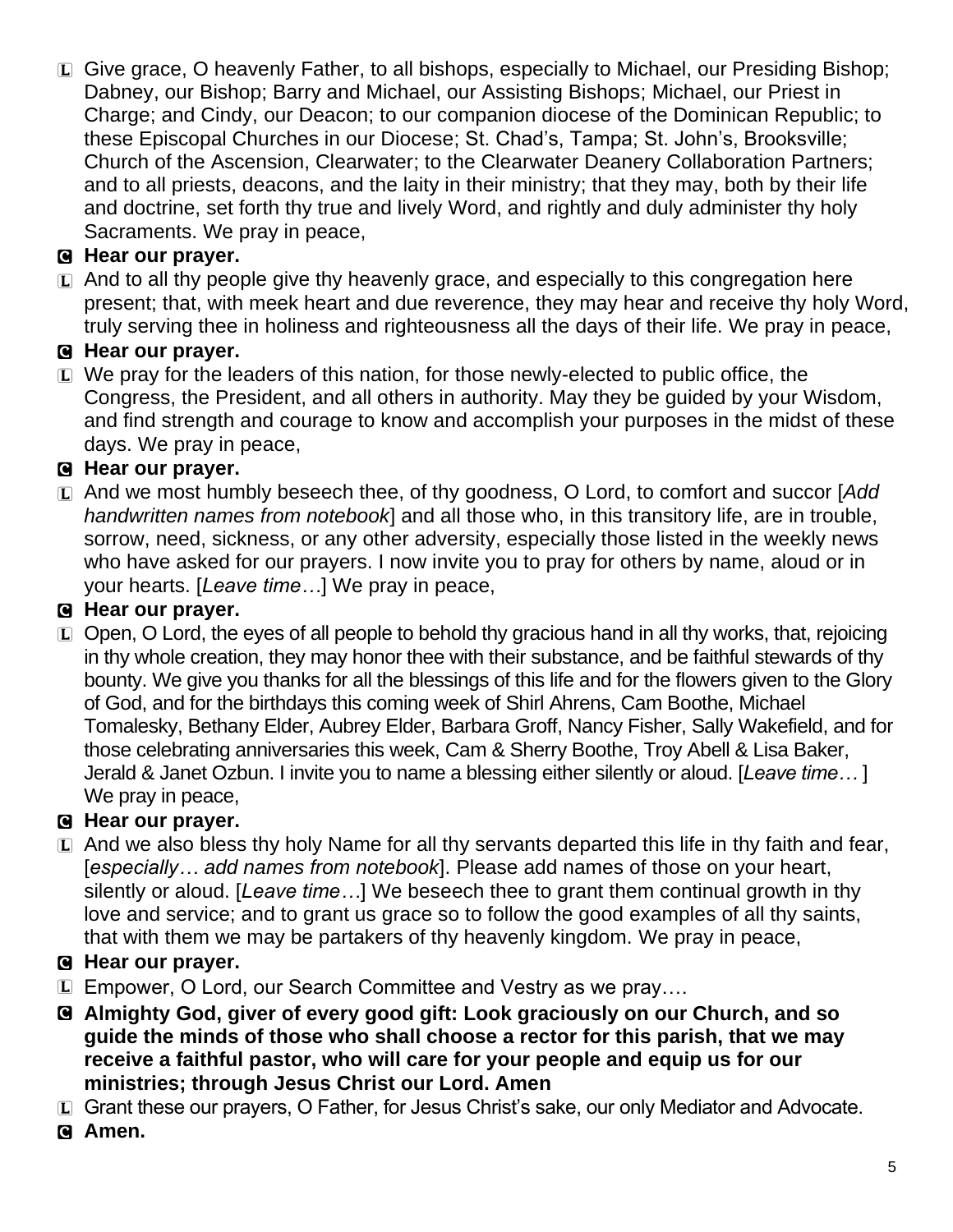#### **CONFESSION AND FORGIVENESS OF SIN**

*[Please stand or kneel, as you choose.]*

- D Let us humbly confess our sins unto Almighty God. [*Silence is kept.]*  Most merciful God,*…*
- **M** we confess that we have sinned against thee in thought, word, and deed, by what **we have done, and by what we have left undone. We have not loved thee with our whole heart; we have not loved our neighbors as ourselves. We are truly sorry and we humbly repent. For the sake of thy Son Jesus Christ, have mercy on us and forgive us; that we may delight in thy will, and walk in thy ways, to the glory of thy Name. Amen.**
- P Almighty God, our heavenly Father, who of his great mercy hath promised forgiveness of sins to those who with hearty repentance and true faith turn unto him, have mercy upon you, pardon and deliver you from all your sins, confirm and strengthen you in all goodness, and bring you to everlasting life; through Jesus Christ our Lord.

#### C **Amen.**

#### **PRAYERS AND BLESSINGS**

#### **THE PEACE**

*[Please stand.]*

P The peace of the Lord be always with you.

#### C **And with thy spirit.**

## **THE HOLY COMMUNION**

#### **OFFERTORY SENTENCE**

D Let us with gladness present the offerings and oblations of our life and labor to the Lord.

[*Please be seated. The offering plates are on stands in the front and the back of the church. If you wish, you may place an offering there.*]

#### **OFFERTORY**

#### **PRESENTATION OF THE OFFERINGS**

[*Please stand when invited by the Deacon.*]

- D As we receive these gifts, we acknowledge
- C **All things come from thee, O Lord and of thine own have we given thee.**

#### **THE GREAT THANKSGIVING:** Eucharistic Prayer I

- $\overline{P}$  The Lord be with you.
- C **And with thy spirit.**
- P Lift up your hearts.
- C **We lift them up unto the Lord.**
- P Let us give thanks unto our Lord God.
- C **It is meet and right so to do.**
- P It is very meet, right, and our bounden duty, that we should at all times, and in all places, give thanks unto thee, O Lord, holy Father, almighty, everlasting God. Because thou didst send thy beloved Son to redeem us from sin and death, and to make us heirs in him of everlasting life; that when he shall come again in power and great triumph to judge the world, we may without shame or fear rejoice to behold his appearing.
- P Therefore, with Angels and Archangels, and with all the company of heaven, we laud and magnify thy glorious Name; evermore praising thee, and saying,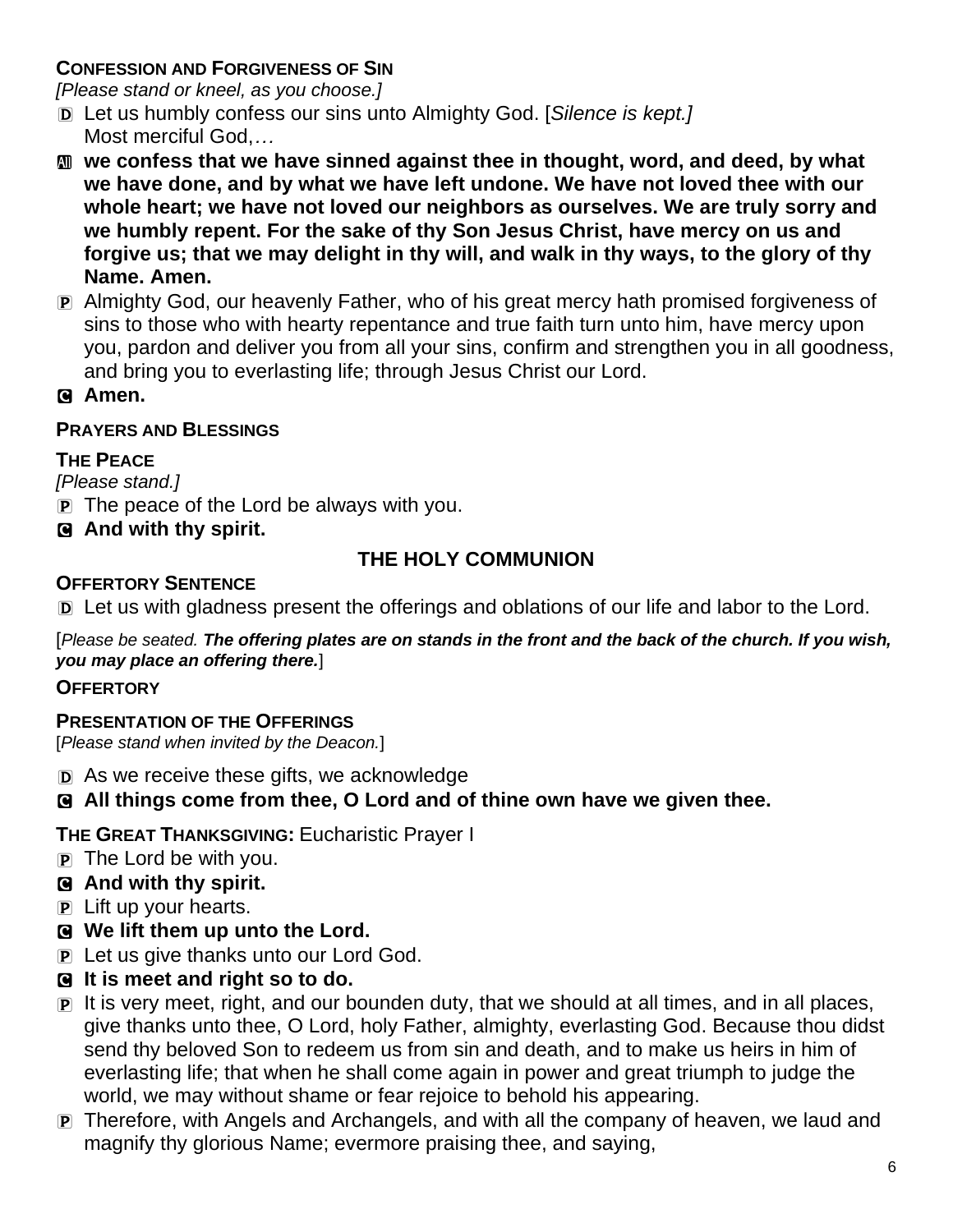#### a **Holy, holy, holy, Lord God of Hosts: Heaven and earth are full of thy glory. Glory be to thee, O Lord Most High. Blessed is he that cometh in the name of the Lord. Hosanna in the highest.**

*[Please kneel or stand, as you choose.]*

- P All glory be to thee, Almighty God, our heavenly Father, for that thou, of thy tender mercy, didst give thine only Son Jesus Christ to suffer death upon the cross for our redemption; who made there, by his one oblation of himself once offered, a full, perfect, and sufficient sacrifice, oblation, and satisfaction, for the sins of the whole world; and did institute, and in his holy Gospel command us to continue, a perpetual memory of that his precious death and sacrifice, until his coming again.
- P For in the night in which he was betrayed, he took bread; and when he had given thanks to thee, he broke it, and gave it to his disciples, saying, "Take, eat, this is my Body, which is given for you. Do this in remembrance of me."

Likewise, after supper, he took the cup; and when he had given thanks, he gave it to them, saying, "Drink ye all of this; for this is my Blood of the New Testament, which is shed for you, and for many, for the remission of sins. Do this, as oft as ye shall drink it, in remembrance of me."

- P Wherefore, O Lord and heavenly Father, according to the institution of thy dearly beloved Son our Savior Jesus Christ, we, thy humble servants, do celebrate and make here before thy divine Majesty, with these thy holy gifts, which we now offer unto thee, the memorial thy Son hath commanded us to make; having in remembrance his blessed passion and precious death, his mighty resurrection and glorious ascension; rendering unto thee most hearty thanks for the innumerable benefits procured unto us by the same. And we most humbly beseech thee, O merciful Father, to hear us; and, of thy almighty goodness, vouchsafe to bless and sanctify, with thy Word and Holy Spirit, these thy gifts and creatures of bread and wine; that we, receiving them according to thy Son our Savior Jesus Christ's holy institution, in remembrance of his death and passion, may be partakers of his most blessed Body and Blood.
- a **And we earnestly desire thy fatherly goodness mercifully to accept this our sacrifice of praise and thanksgiving; most humbly beseeching thee to grant that, by the merits and death of thy Son Jesus Christ, and through faith in his blood, we, and all thy whole Church, may obtain remission of our sins, and all other benefits of his passion. And here we offer and present unto thee, O Lord, our selves, our souls and bodies, to be a reasonable, holy, and living sacrifice unto thee; humbly beseeching thee that we, and all others who shall be partakers of this Holy Communion, may worthily receive the most precious Body and Blood of thy Son Jesus Christ, be filled with thy grace and heavenly benediction, and made one body with him, that he may dwell in us, and we in him. And although we are unworthy, through our manifold sins, to offer unto thee any sacrifice, yet we beseech thee to accept this our bounden duty and service, not weighing our merits, but pardoning our offenses, through Jesus Christ our Lord;**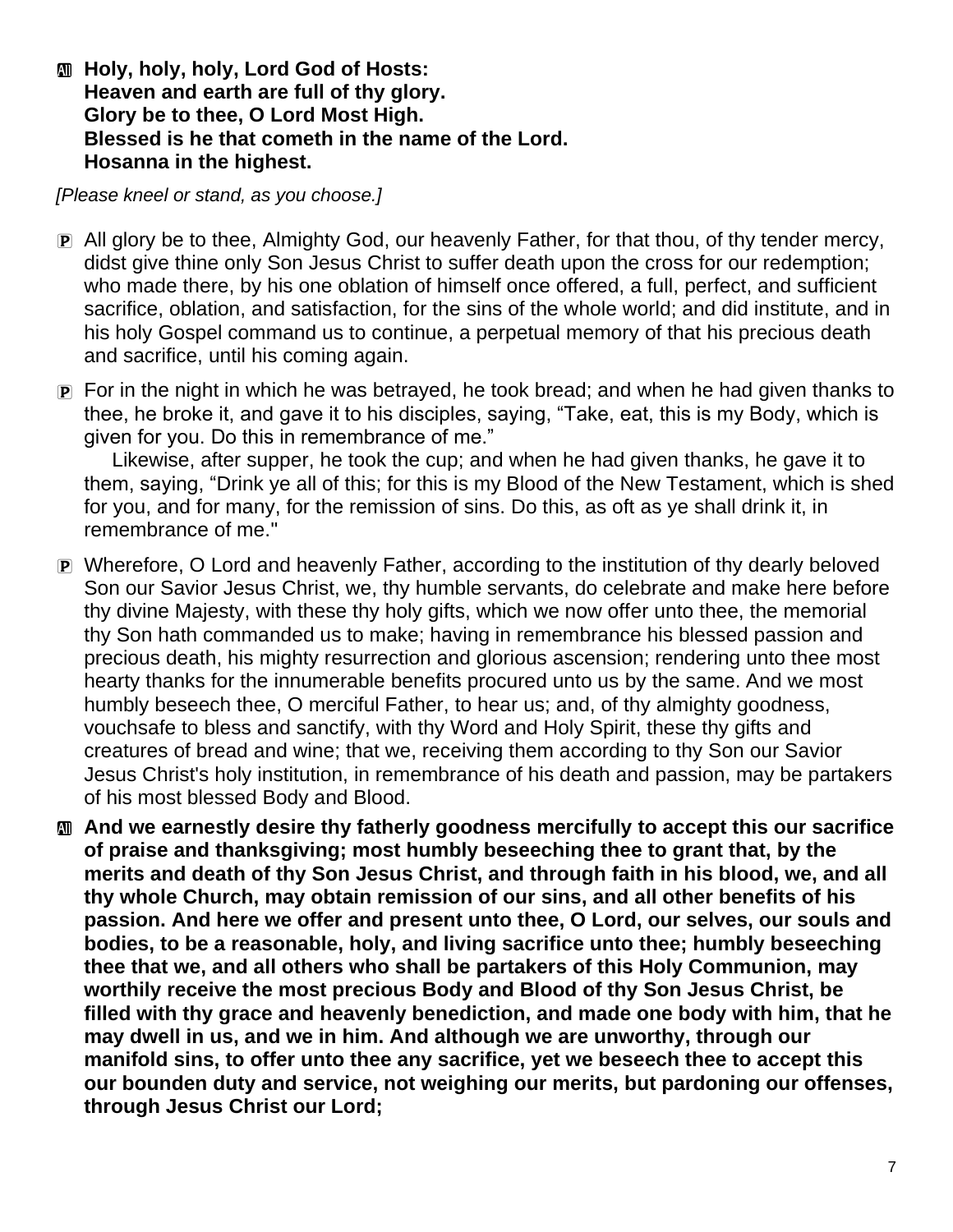- P By whom, and with whom, in the unity of the Holy Ghost, all honor and glory be unto thee, O Father Almighty, world without end.
- **M** AMEN.

### **THE LORD'S PRAYER**

- P And now, as our Savior Christ hath taught us, we are bold to say,
- **<u>m</u>** Our Father, who art in heaven, hallowed be thy Name, thy kingdom come, thy will be **done, on earth as it is in heaven. Give us this day our daily bread. And forgive us our trespasses, as we forgive those who trespass against us. And lead us not into temptation, but deliver us from evil. For thine is the kingdom, and the power, and the glory, for ever and ever. Amen.**

#### **BREAKING OF THE BREAD**

- P The bread we break makes us one in Christ.
- C **Be known to us, Lord Jesus, in the breaking of the bread.**
- P The Gifts of God for the People of God. Take them in remembrance that Christ died for you, and feed on him in your hearts by faith, with thanksgiving.

[**PLEASE FOLLOW THESE NEW PROCEDURES:** *To ensure social distancing, please go forward to receive Holy Communion one at a time, following the directions of the usher, who will let you know when it's your turn. Two people will stand in front of the altar to distribute the consecrated wafers. Please keep your mask on, receive the wafer, and return to your seat by the side aisle. After returning to your seat, you may remove your mask to consume your wafer.*]

#### **THE PRAYER AFTER COMMUNION**

*[Please kneel or stand, as you choose.]*

- $\overline{P}$  Let us pray.
- a **Almighty and everliving God, we most heartily thank thee for that thou dost feed us, in these holy mysteries, with the spiritual food of the most precious Body and Blood of thy Son our Savior Jesus Christ; and dost assure us thereby of thy favor and goodness towards us; and that we are very members incorporate in the mystical body of thy Son, the blessed company of all faithful people; and are also heirs, through hope, of thy everlasting kingdom. And we humbly beseech thee, O heavenly Father, so to assist us with thy grace, that we may continue in that holy fellowship, and do all such good works as thou hast prepared for us to walk in; through Jesus Christ our Lord, to whom, with thee and the Holy Ghost, be all honor and glory, world without end. Amen.**

#### **THE BLESSING AND DISMISSAL**

*[Please stand.]*

- $\mathbb{P}$  The Lord calls us to prepare our hearts for the coming of the Day of the Lord by focusing our lives on the promises of hope, the labors of love, the depths of joy, and the strengths of peace; go from here with the blessing of the Triune God: God the Father, God the Son, and God the Holy Spirit, this day and forever.
- C **Amen.**
- D Go in peace to love and serve the Lord.
- C **Thanks be to God!**